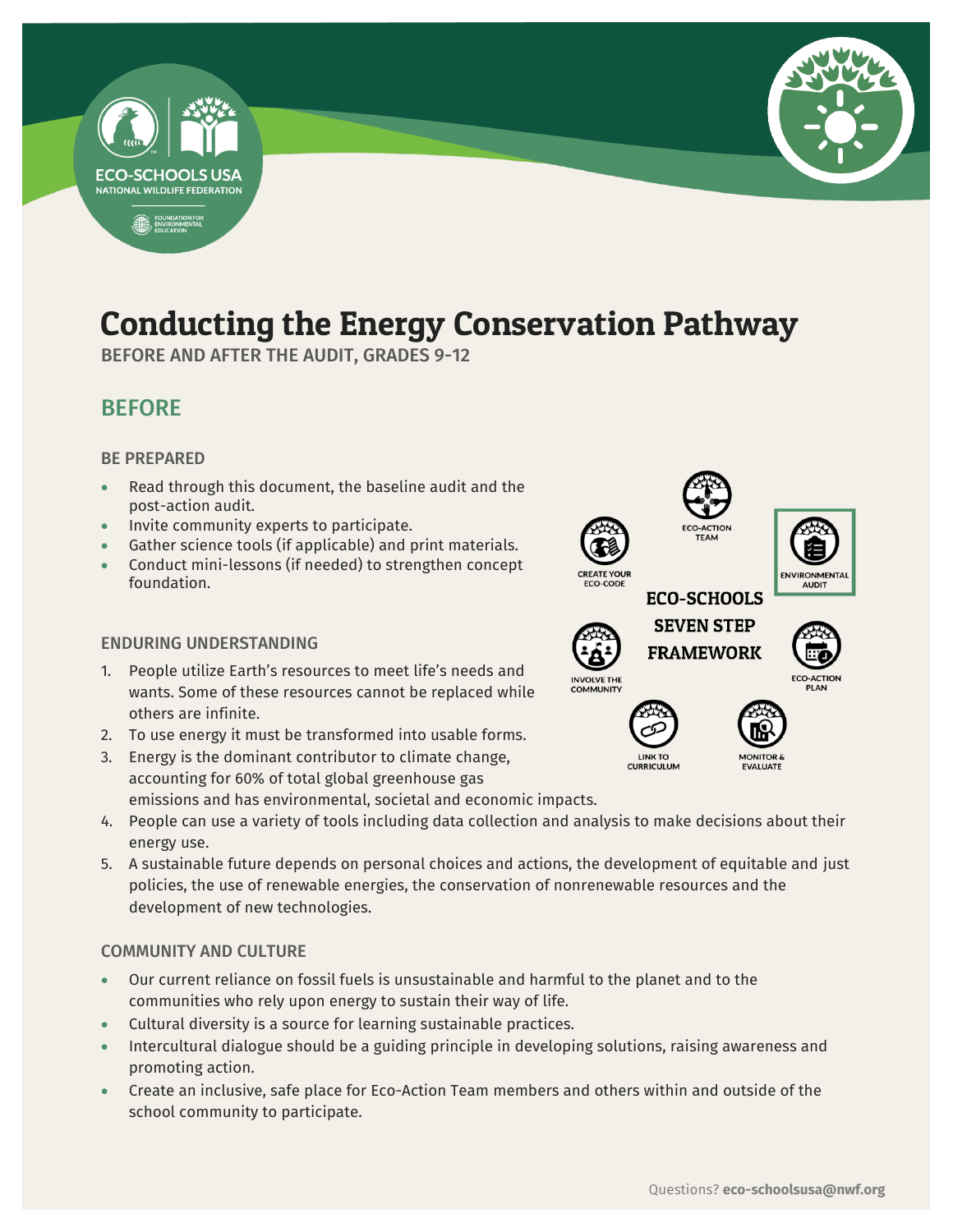





#### INTERDISCIPLINARY CONNECTIONS

- Language Arts Practice digital storytelling based on audience and purpose. Students can hone skills to help them effectively communicate via digital platforms.
- Science Harnessing, transforming and transporting energy is a science. What are the different methods used during each phase of the energy production process and what impact do they have on communities and wildlife?
- Technology Investigate current and on the horizon energy production methods and their relationship to communities around the globe. How can we sustainably meet the energy demands of a global population of over 7 billion people and rising?
- Civics Are there laws or policies that are in place to protect the land, wildlife and people from the negative impacts associated with energy production and does energy production impact low-income, impoverished or communities of color more than other groups?

# **SUSTAINABLE GWALS**

In 2016, seventeen Global Goals for Sustainable Development were adopted by world leaders at a United Nations Summit. These goals universally apply to all countries, therefore Eco-Schools USA is committed to doing our part. Over the next fifteen years, efforts will be made by governments, institutions and citizens all across the globe to end all forms of poverty, fight inequalities and tackle climate change, while ensuring nobody is left behind.





Build resilient infrastructure, promote

Ensure access to affordable, reliable, sustainable and modern energy for all.

inclusive and sustainable industrialization and foster innovation.

Learn more at [globalgoals.org](https://www.globalgoals.org/)

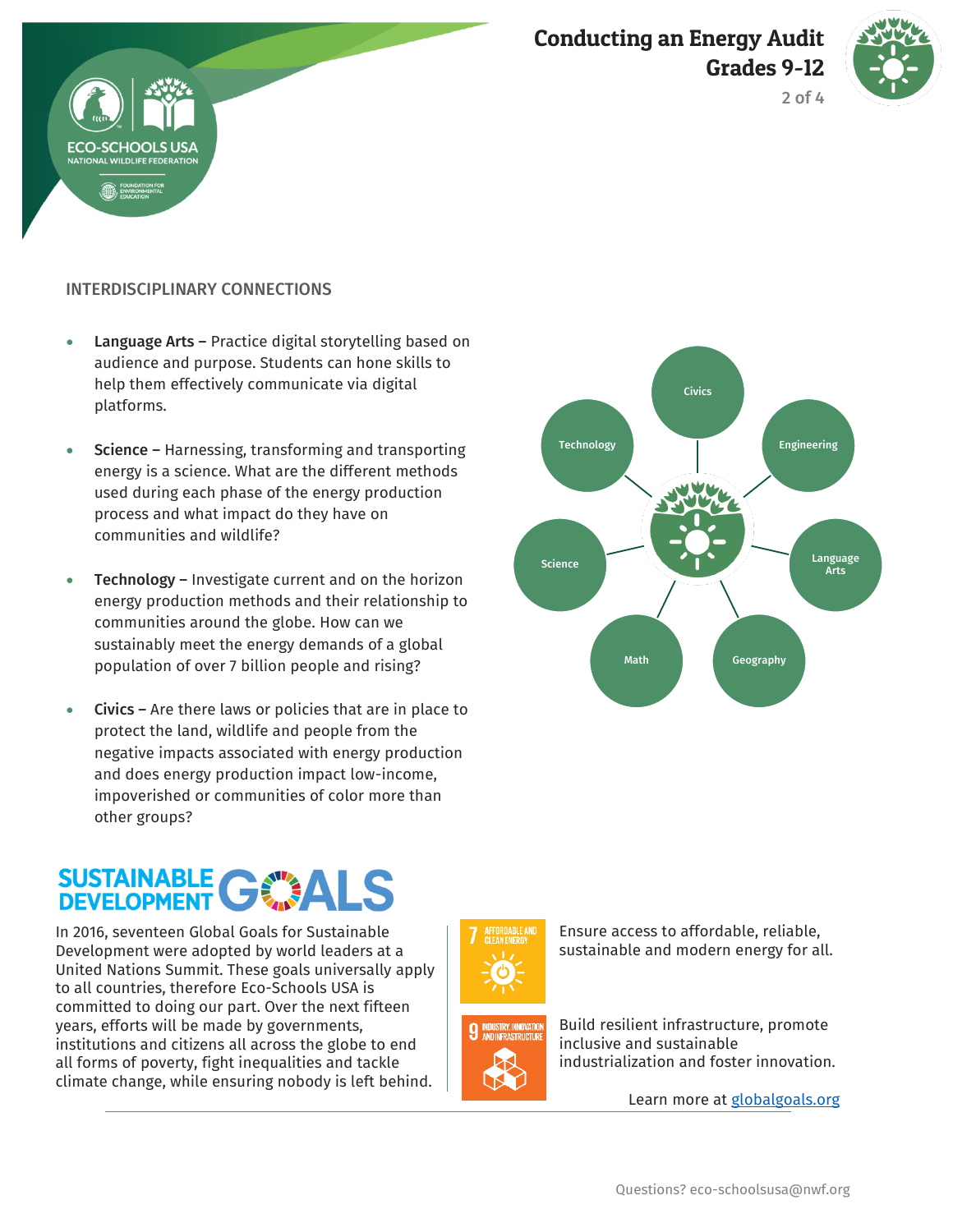



3 of 4

#### GATHER THE FOLLOWING MATERIALS

- Student worksheet(s) Audit form Clip boards
	- -

- School map(s) inside and outside
- Lumen meter (optional)

#### **PROCEDURE**

- 1. Before the audit, contact local experts who are willing to assist. These individuals can provide more in depth understanding and can help direct the team when questions and/or concerns arise.
- 2. Read through the audit. As an Eco-Action Team determine, based on the size of your school and the number of appliances/devices, how much time will be needed to complete the baseline or post-action audit.
- 3. Highlight the locations on the school maps where teams will collect data.
- 4. Conduct the baseline audit and make plans to conduct the post-action audit.
- 5. Analyze the results and develop an action plan.
- 6. Frequently communicate results and plans with the school and community.